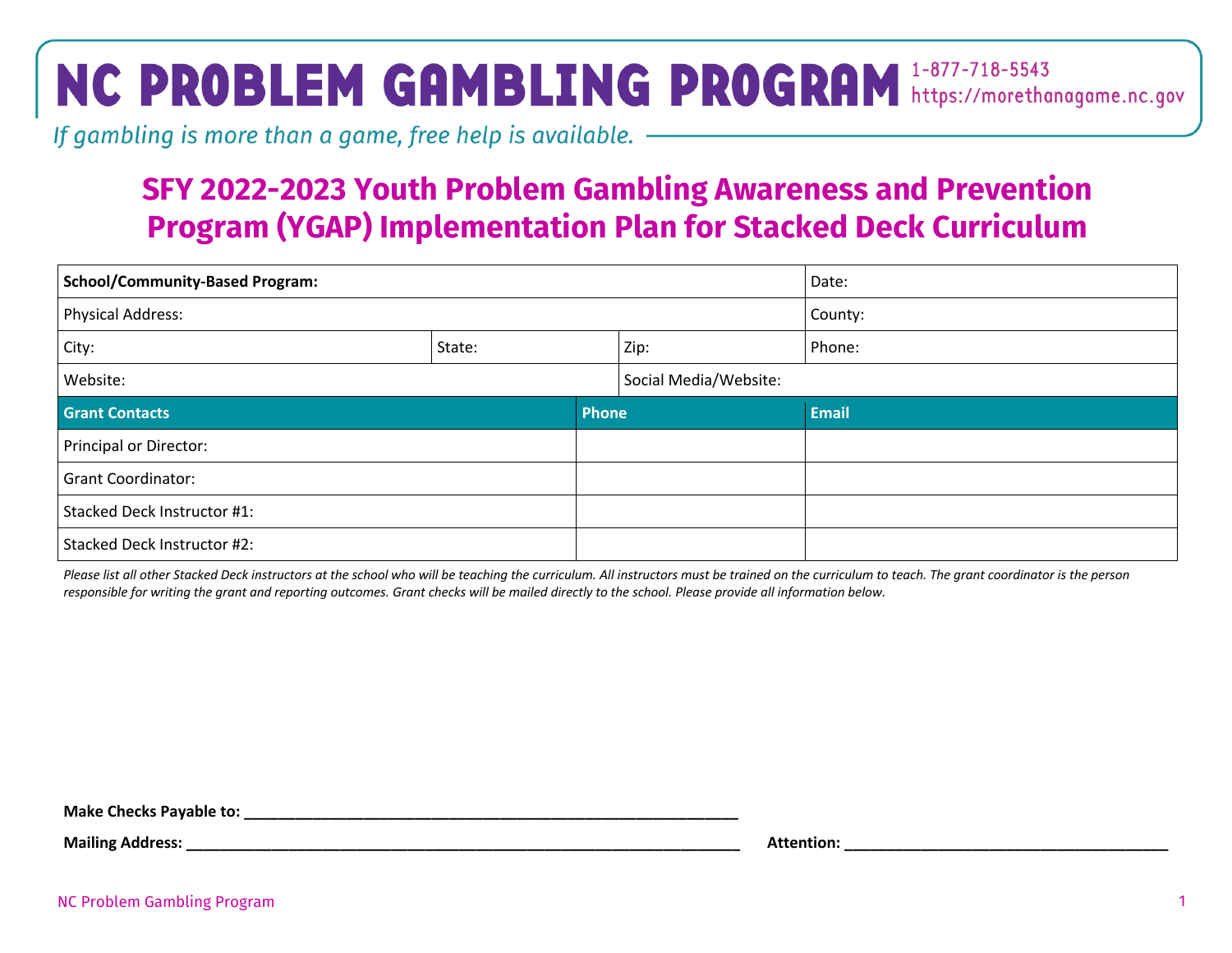## **SFY 2022-2023 Youth Problem Gambling Awareness Program**

| School/Community-based Program:                                                                                              | Which semester will the program be implemented?: |
|------------------------------------------------------------------------------------------------------------------------------|--------------------------------------------------|
| Does your school have a Title I designation? $\Box$ Yes $\Box$ No                                                            |                                                  |
| Is this the first year your organization has applied for this grant? $\Box$ Yes $\Box$ No                                    |                                                  |
| Has your organization applied for the grant in the last five years? $\Box$ Yes $\Box$ No                                     |                                                  |
| Does your school or organization serve students with families in the military? $\Box$ Yes $\Box$ No If yes, in what county?: |                                                  |
| What is the percentage of the student population who is on free lunch or reduced lunch?:                                     |                                                  |

| <b>Proposed Programs</b>                                                                                                                                                                 | <b>Outcomes</b> (What are the activities you will<br>implement and how many people?) | <b>Measures</b><br>(How will you measure your success?) |
|------------------------------------------------------------------------------------------------------------------------------------------------------------------------------------------|--------------------------------------------------------------------------------------|---------------------------------------------------------|
| Implement all six lessons of the Stacked<br>Deck curriculum by utilizing the<br>PowerPoint and all accompanying<br>handouts to increase awareness of<br>problem gambling among students. |                                                                                      |                                                         |
| 0r                                                                                                                                                                                       |                                                                                      |                                                         |
| Implement all seven self-paced learning<br>modules utilizing the learning<br>management system. All lessons must be<br>delivered in the classroom.                                       |                                                                                      |                                                         |
| Increase general outreach, prevention<br>and awareness about problem gambling<br>in the school or community by<br>implementing an outreach activity.                                     |                                                                                      |                                                         |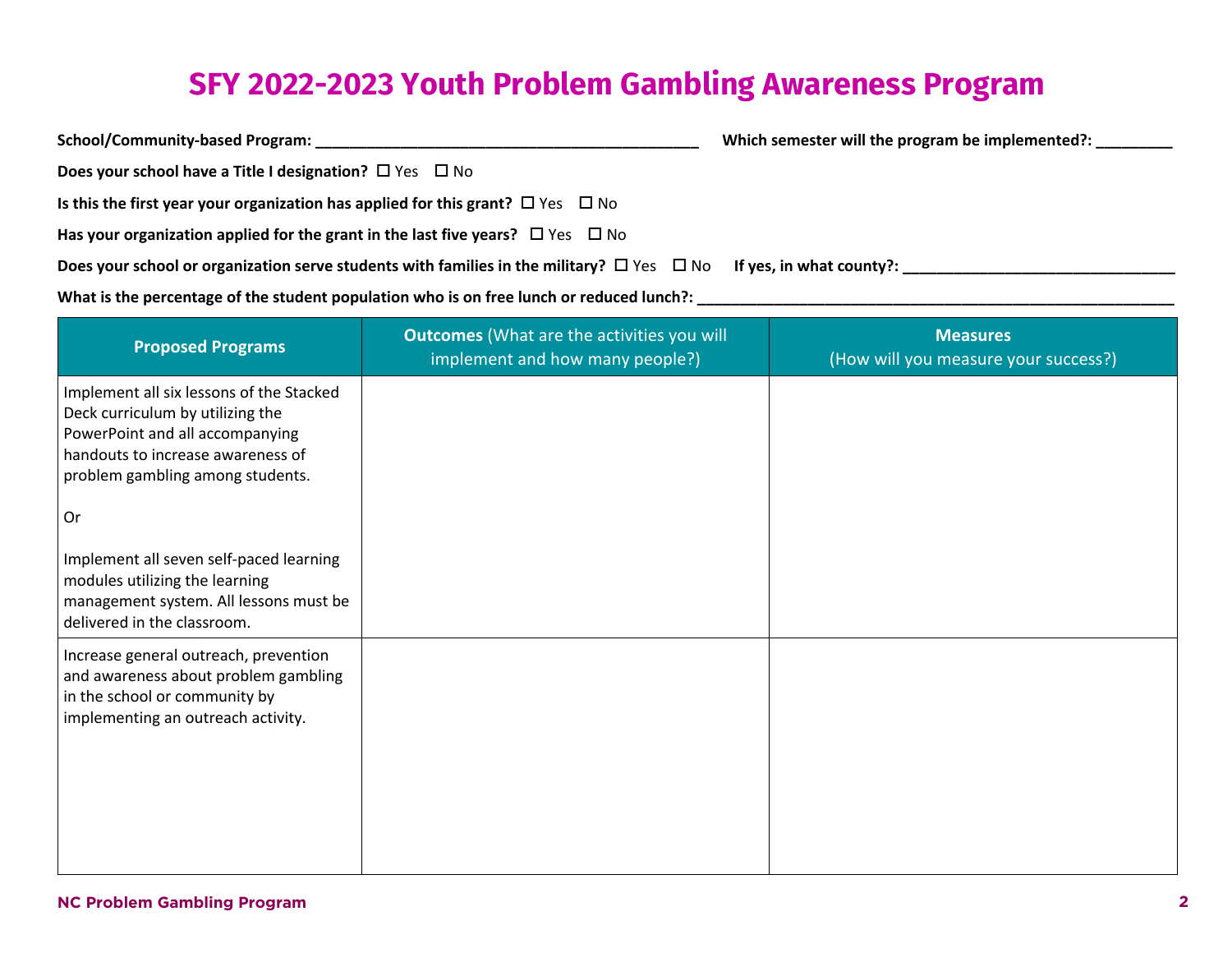## **SFY 2022-2023 Problem Gambling Outreach/Prevention/Awareness Budget**

| <b>School/Organization:</b>                                                                                                                                                             |                      | Total projected funding available for SFY 2022-2023: |  |
|-----------------------------------------------------------------------------------------------------------------------------------------------------------------------------------------|----------------------|------------------------------------------------------|--|
| <b>Budget Category</b>                                                                                                                                                                  | <b>Budget Amount</b> | <b>Budget Narrative (Please describe expenses)</b>   |  |
| Program Costs (the number of hours<br>preparing and teaching curriculum<br>and implementing outreach,<br>equipment purchases, teacher<br>supplies, contractors and program<br>supplies) |                      |                                                      |  |
| Other (be specific)                                                                                                                                                                     |                      |                                                      |  |
| <b>TOTAL</b>                                                                                                                                                                            |                      |                                                      |  |